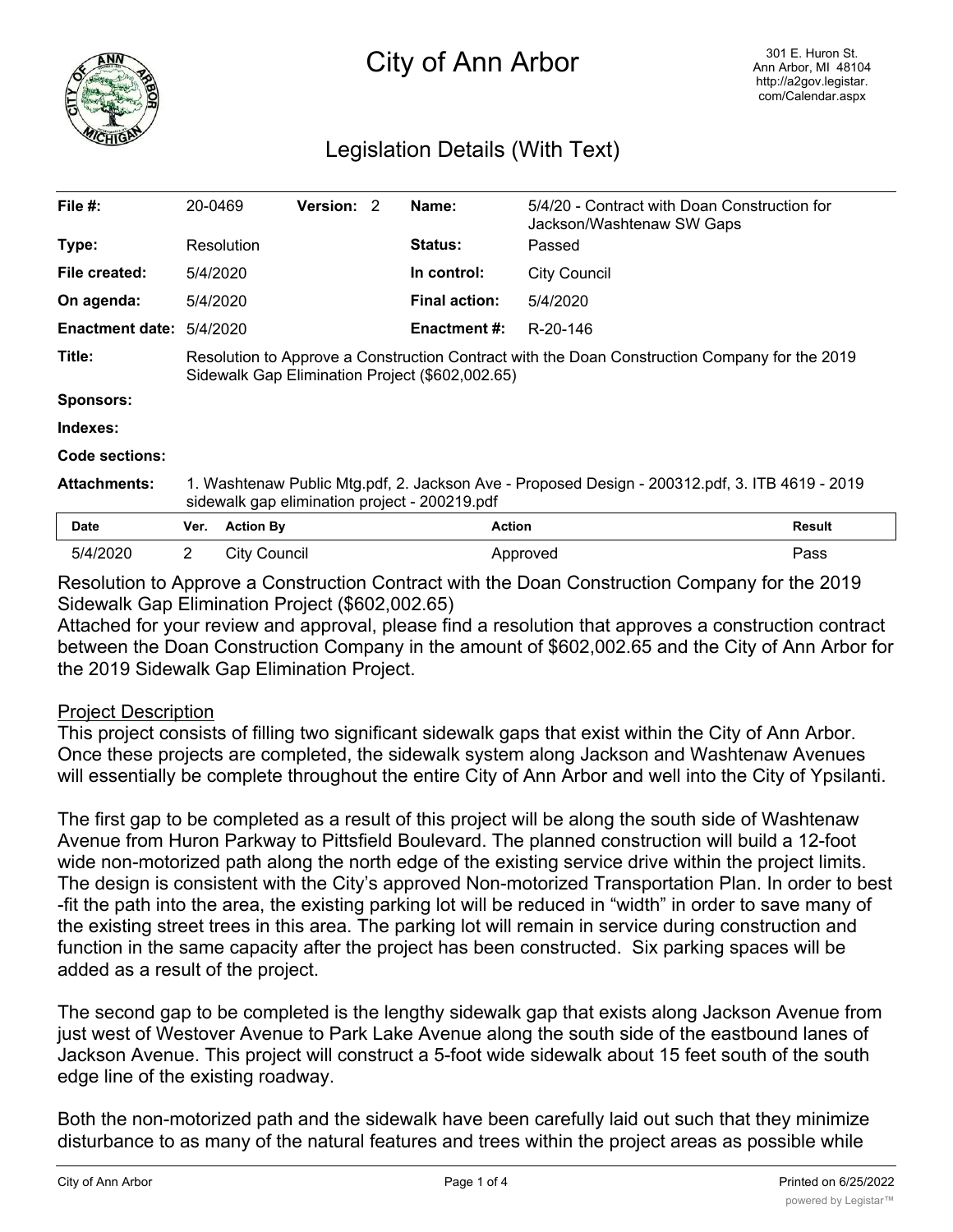still maintaining compliance with the requirements of the Americans with Disabilities Act (ADA), other relevant design standards, and City operational needs. Attached, please find two rendered drawings that depict the planned layouts of the proposed non-motorized path and the sidewalk.

Engineering staff created plans and contract documents and bid the project through the City's Procurement Unit following city standard procedures. On March 17, 2020 three bids were received for this work. Doan Construction Company of Ypsilanti, Michigan was determined to be the lowest responsible bidder with a bid amount of \$602,002.65.

The following is the tabulation of the bids received:

| Doan Construction Company         | \$602,002.65   |
|-----------------------------------|----------------|
| E.T. MacKenzie Company, Inc.      | \$1,052,930.40 |
| Audia Concrete Construction, Inc. | \$1,396,012.00 |

The Engineer's Estimate for the project's construction was \$733,501.92. The lowest responsible bid for this project is 17.9% below the Engineer's Estimate. Upon review of the bids received, the lowest bid conforms with the contract requirements, the contractor has worked within the City on many projects in the past, has good references, and a history of successfully completing this type of work. Consequently, staff recommends awarding this contract to Doan Construction Company.

Construction is expected to start on, or about, May 14, 2020. The Contractor has been given until October 14, 2020 to complete all the work of the project. The construction will start on the Washtenaw Non-motorized Path and is required to be completed on, or before, August 21, 2020. Once that construction is substantially completed, work will then begin on the Jackson Avenue Sidewalk and will be completed in accordance with the time requirements of the contract. Personnel from Engineering will oversee and manage the work and will work with the Contractor to minimize disruption during the construction.

Staff from the Engineering Unit held two public meetings to discuss the project in detail with residents and business owners of the areas and discuss issues such as the planned construction, maintaining traffic, construction impacts, expected special assessment costs, and several others. On January 23, 2020 a meeting was held regarding the Washtenaw Avenue Non-motorized Path and was attended by one business owner who was supportive of the project and only inquired as to the repair timeline for the service drive itself.

The meeting that was held for the Jackson Avenue sidewalk was scheduled for March 12, 2020. Understandably, due to issues that arose regarding the COVID-19 virus, no one attended that meeting except a member of the Parks Staff to discuss issues along the Dolph Nature Area. Consequently, in addition to the meeting, staff mailed letters to each affected property owner and provided them information regarding the project, a link to the Engineering webpage that contains the Power Point presentation that was prepared for the meeting, as well as estimates of their expected special assessment. At the time of this writing, staff had not been contacted by any property owners regarding this project.

Budget/Fiscal Impact**:** The total projects costs for the Jackson Avenue Sidewalk Gap and the Washtenaw Service Drive Shared use Path including a contingency of \$60,200.00 is \$948,500.00. The funding, as indicated below, is included in the appropriate approved capital budgets (Project Numbers TR-AT-18-03 and TR-AT-14-04)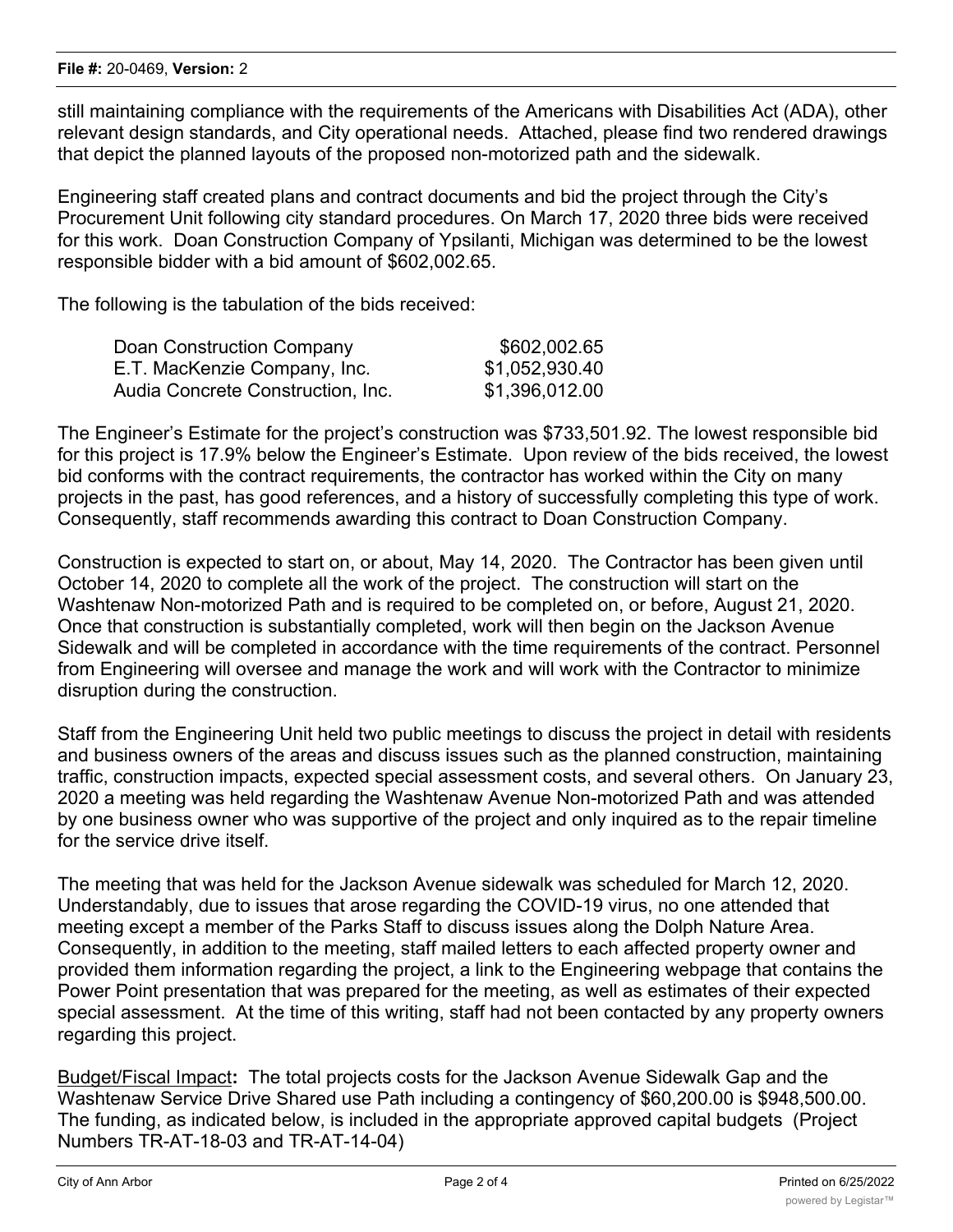| Expenditure budget                                                 |                       |
|--------------------------------------------------------------------|-----------------------|
| Construction                                                       | \$602,003.00          |
| Estimated Engineering, Testing, Inspection and Internal Staff time | \$286,297.00          |
| Contingencies                                                      | \$60,200.00           |
|                                                                    | \$948,500.00<br>Total |
|                                                                    |                       |
| <b>Revenue Budget</b>                                              |                       |
| <b>Washtenaw County Road Millage</b>                               | \$500,000.00          |
| Street, Bridge, and Sidewalk Millage                               | \$223,107.00          |
| <b>Special Assessments</b>                                         | \$110,972.00          |
| Park Maintenance and Capital Improvement Millage                   | \$114,421.00          |
|                                                                    | \$948,500.00<br>Total |

Prepared by: Nicholas S. Hutchinson, P.E., City Engineer Reviewed by: Craig Hupy, Public Services Area Administrator Approved by: Tom Crawford, Interim City Administrator Whereas, Public Services Area Staff has identified and prioritized several significant gaps in the existing sidewalk and non-motorized path network that make active transportation challenging in certain areas due to these identified gaps;

Whereas, Public Services Area Staff have prioritized filling these gaps in the non-motorized network and the subject project will complete gaps in two critical and highly travelled areas of the city;

Whereas, Funding is available in the appropriate approved Capital Budgets;

Whereas, The City of Ann Arbor received three bids for this work on March 17, 2020 and Doan Construction Company of Ypsilanti, Michigan was the lowest responsible bidder for this work with a total bid amount of \$602,002.65;

Whereas, It is now necessary to enter into a contract with Doan Construction Company for the performance of this work; and

Whereas, Doan Construction Company has submitted all required Human Rights, Living Wage, and Conflict of Interest Disclosure forms and complies with the requirements of the City's Non-Discrimination and Living Wage ordinances;

RESOLVED, That the Mayor and City Clerk be authorized and directed to execute the construction contract with the Doan Construction Company in the amount of \$602,002.65 in the form on file with the City Clerk, following approval as to substance by the City Administrator, and approval as to form by the City Attorney;

RESOLVED, That a contingency amount of \$60,200.00 be established within the project budget and that the City Administrator be authorized to approve change orders to the contract with Doan in order to satisfactorily complete the project;

RESOLVED, That Council authorize the City Administrator to take the necessary administrative actions to implement this resolution; and